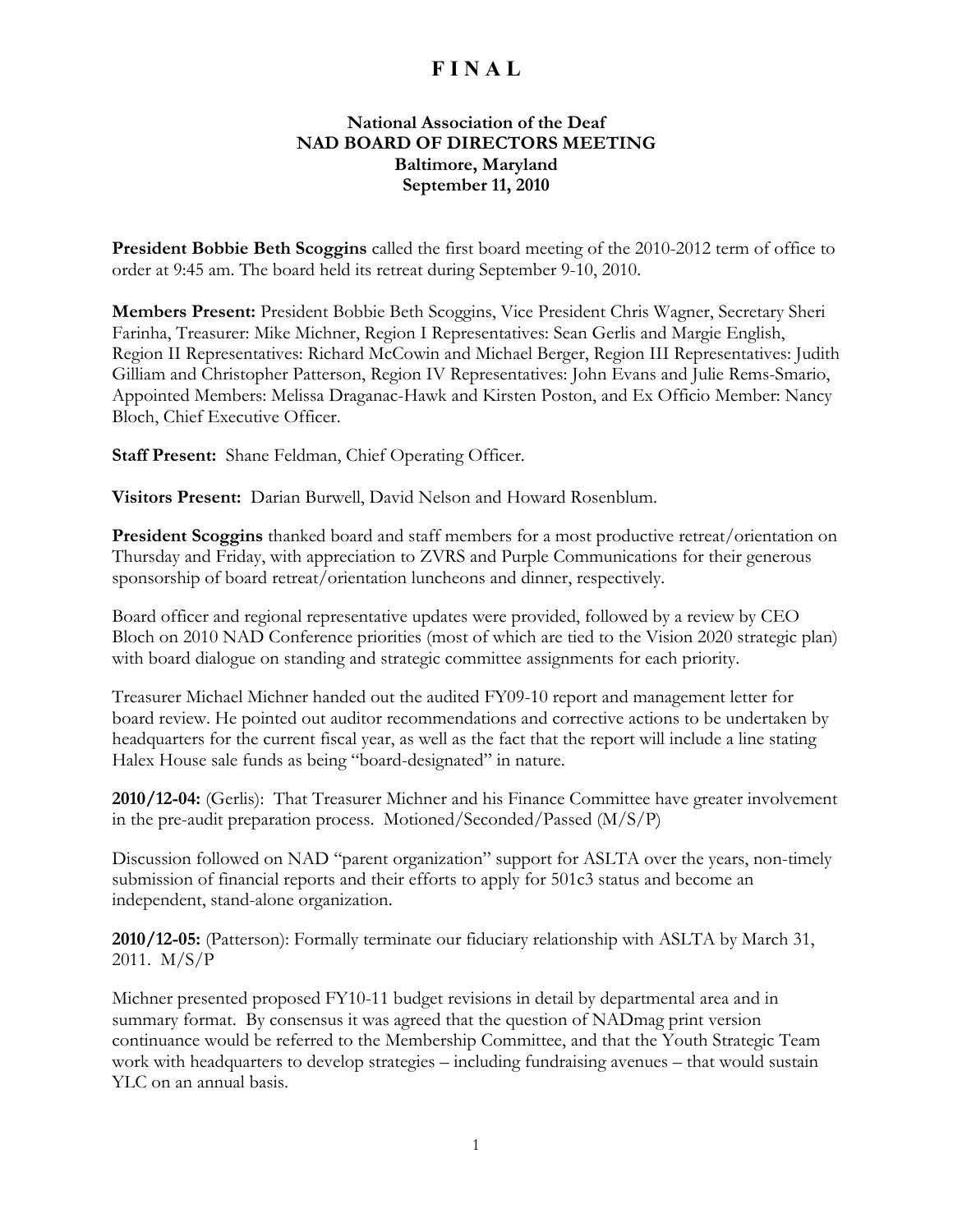**2010/12-06:** (Gerlis) Enter into executive session on personnel matters. M/S/P

The board went into executive session at 11:50 am, which ended at 1:20 pm followed by a luncheon break. The board meeting resumed at 2:20 pm.

President Scoggins welcomed David Nelson of the District of Columbia Association of the Deaf (DCAD) who also represented the Maryland Association of the Deaf (MDAD), expressing appreciation to both organizations for their generous sponsorship of today's luncheon.

She then called for ratification of earlier motions, as follows:

**2010/12-07:** (Evans) Ratify e-mail motions (listed below) voted upon prior to the September board retreat/meeting. M/S/P

**2010/12-07a**: (Berger) Approve July 11, 2010 post-conference board meeting minutes. M/S/P

**2010/12-07b**: (Patterson) Approve "Nothing About Us, Without Us" as the theme for the 51st Biennial NAD Conference to be held July 3-6, 2012 in Louisville, Kentucky. M/S/P

**2010/12-07c:** (Berger) Approve affirmation of nondiscrimination statement (below) for America's Charities application for participation in the 2011 Combined Federal Campaign. M/S/P

• Nondiscrimination Statement: It shall be the policy of the NAD to provide equal membership, employment and service opportunities to all eligible persons without regard to race, religion, color, creed, ancestry, national origin, citizenship, age, sex, marital status, parental status, disability, sexual orientation, membership in any labor organization, political ideology/affiliation, for employment only, height weight, and record of arrest without conviction, disability of an otherwise qualified individual, or any other legally protected basis, to the fullest extent provided by applicable federal, state and local law.

**2010/12-07d:** (Wagner) Approve chairs of board standing and strategic committees as listed below for the 2010-2012 term. M/S/P

Standing committees:

- Development Julie Rems-Smario, Chair
- Finance Michael Michner, Chair
- Governance Chris Wagner, Chair
- Membership Margie English, Chair
- Public Policy Howard Rosenblum, Interim Chair

Strategic committees:

- Diversity Melissa Draganac-Hawk and Kirsten Poston, Co-Chairs
- Vision 2020 John Evans, Chair
- Youth Tawny Holmes, Chair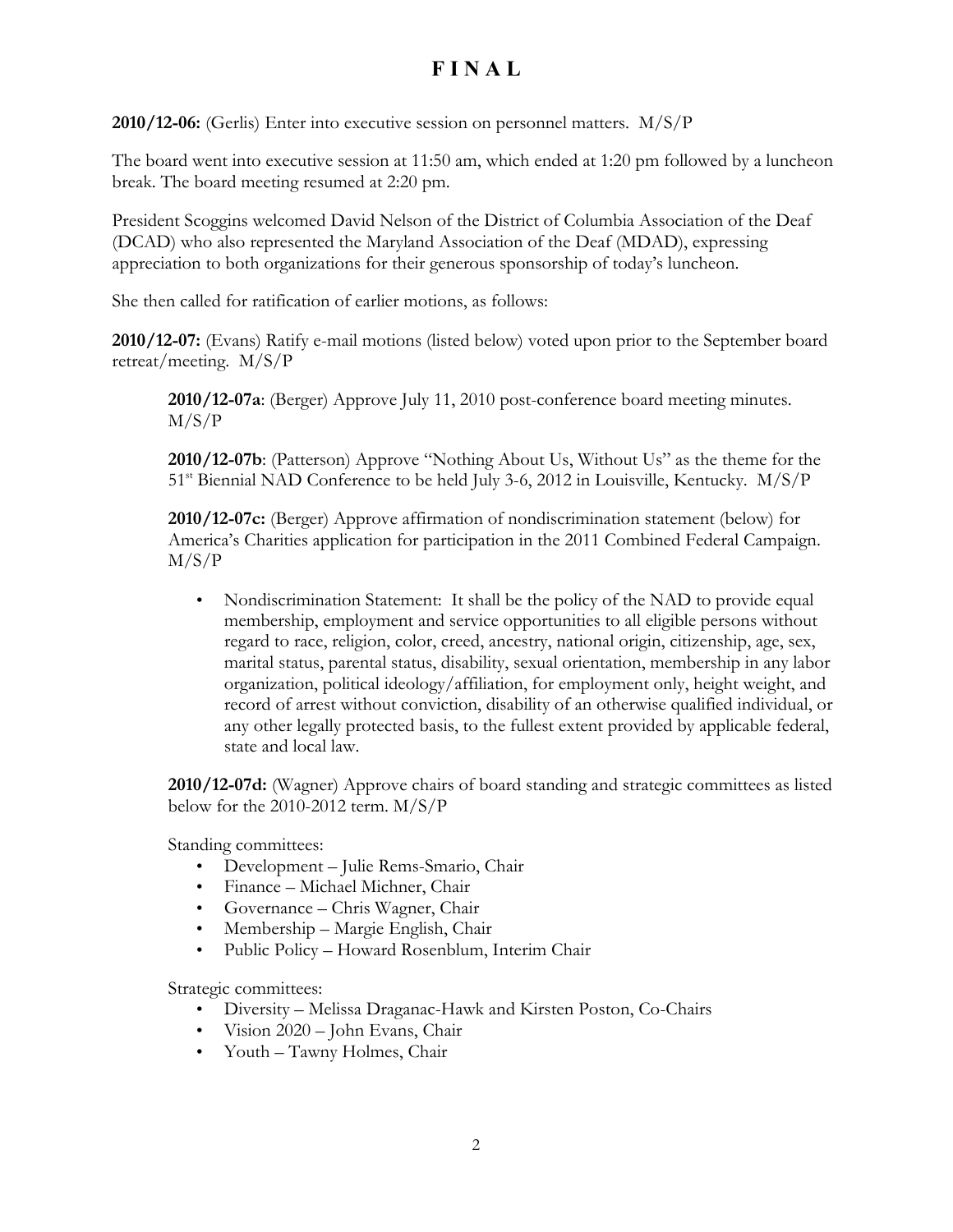CEO Bloch shared with the board an action plan to ensure a balanced budget by the end of FY10- 11. It was agreed that further details will be shared with the board, along with monthly updates.

**2010/12-08:** (Farinha) Temporarily approve proposed revisions to FY10-11 budget, until the Finance Chair has the opportunity to conduct further findings and present a more accurate budget for review at the January 2011 board meeting with the following two conditions: 1) that the CEO restructures the accounting department under the leadership of the Executive Officers including the Finance Chair, who shall act as interim CFO and ensure a budget cut of \$50,000 and 2) that the Finance Committee develop and present a concrete action plan. M/S/P

**2010/12-09:** (Gilliam) Approve Council of Representatives minutes taken during the 50<sup>th</sup> Biennial NAD Conference held July 6-10, 2010 in Philadelphia, PA. M/S/P

Vice President and Governance Chair Wagner reported on the visit that he made to Louisville, KY with President Scoggins and COO Feldman to plan for the 51<sup>st</sup> Biennial NAD Conference and to visit this year's DeaFestival at Horse Cave, KY. Vlogs and news releases will help build momentum for and excitement on attending the conference.

Wagner also reported that a call for committee volunteers was issued in August 2010, with a deadline of September 30. Board liaisons for standing and strategic committees were also reviewed. He stressed that the entire board is involved in Governance matters, including planning efforts for the 51<sup>st</sup> Biennial NAD Conference.

The board entered into executive session from 4:30 pm to 5:00 pm for a report by Gilliam on recent NAD-RID National Interpreter Certification (NIC) Task Force efforts.

**2010/12-10:** (Farinha) That the NAD has equal representation as consumers on the NIC Task Force, adhering to original agreement re: rating system (e.g., certification levels) and related testing and certification system aspects that are of importance to consumers. M/S/P

President Scoggins then reviewed WFD General Assembly matters and shared Joe Murray's report on WFD board involvement (delegates, nominations, etc). Discussion ensued on benefits of continued NAD support for WFD board involvement, costs involved and return on investment.

**2010/12-11:** (Gerlis) Nominate Joe Murray to the WFD Board for consideration for the offices of President, Vice President and as a board member. M/S/P

President Scoggins and CEO Bloch will convey NAD Board expectations to Murray.

**2010/12-12:** (English) Form a consumer group to provide consultation to the NAD-RID Core Group at no cost to the NAD. M/S/P

**2010/12-13:** (Wagner) Work with Public Policy Committee to develop a position statement on the serious issue of police brutality, occurring with greater frequency nationwide. M/S/P

Dates for upcoming board meetings were discussed:

January 21-22, 2011 in Austin, TX